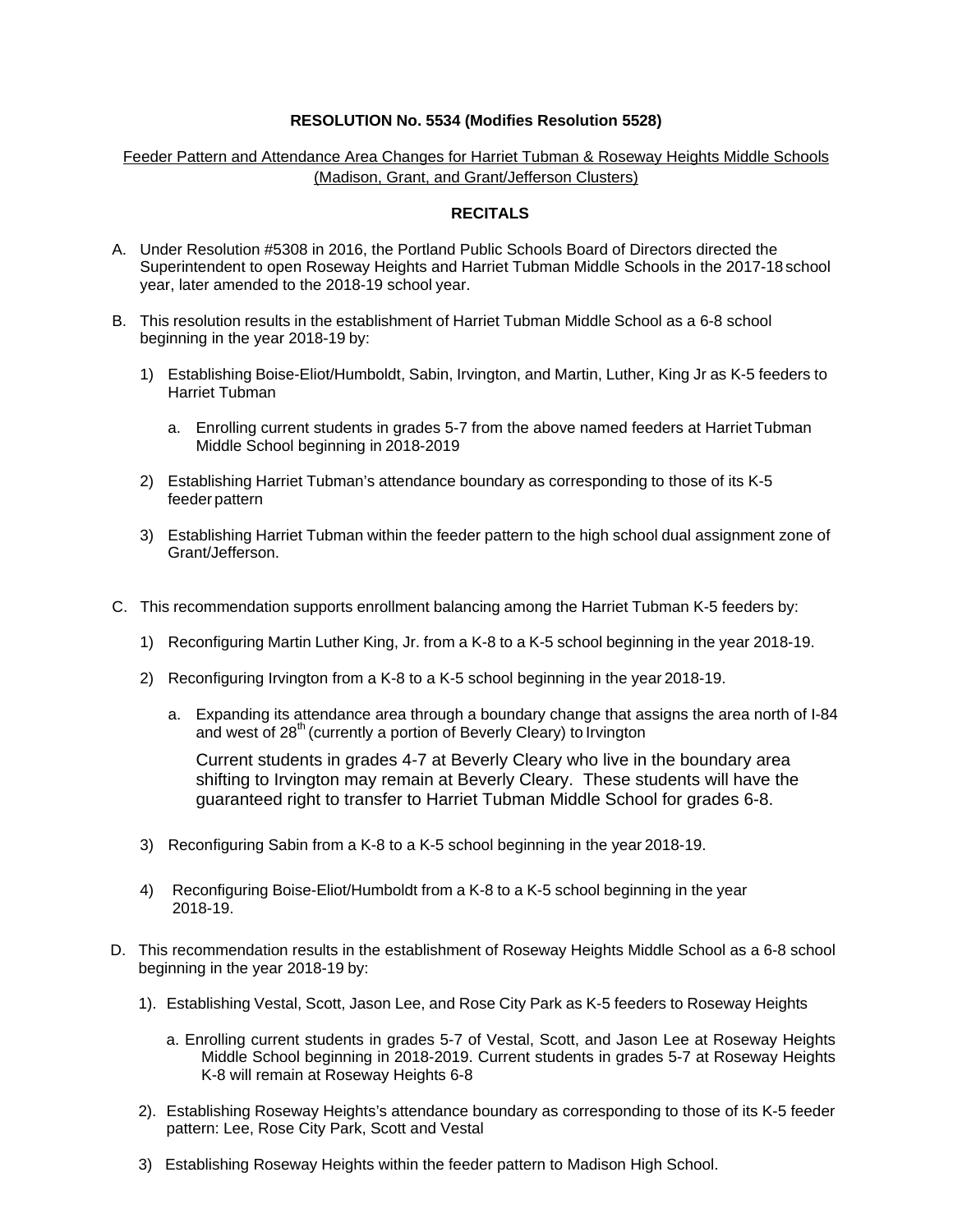- E. This recommendation supports enrollment balancing among the Roseway Heights K-5 feeders by:
	- 1) Opening Rose City Park as a K-5 neighborhood school and establishing its attendance area  $\alpha$ s: : NE 57<sup>th</sup> Ave from I-84 to Halsey; NE Halsey from 57<sup>th</sup> to 47<sup>th</sup>; NE 47<sup>th</sup> Avenue from Halsey to Wisteria; NE Wisteria from  $47^{\text{th}}$  to  $52^{\text{nd}}$ ; NE  $52^{\text{nd}}$  Avenue from Wisteria to Stanton; NE Stanton from 52<sup>nd</sup> to Sandy Boulevard; NE Sandy Boulevard up to 72<sup>nd</sup> Avenue; NE 72<sup>nd</sup> Avenue and NE 72<sup>nd</sup> Drive to Jonesmore; NE Jonesmore from 72<sup>nd</sup> to 74<sup>th</sup>; NE 74<sup>th</sup> Avenue to  $1-84$ ; I-84 from 74<sup>th</sup> to 57<sup>th</sup>.
		- a. Current students in grades K-4 at Roseway Heights will enroll at Rose City Park in the 2018- 19 school year
		- b. Current students in grades K-4 at Lee who live in the boundary area shifting to Rose City Park (area south of Tillamook and west of 72<sup>nd</sup> Ave) will enroll at Lee in the 2018-19 school year
		- c. Current students in grade 5 at Alameda who live in the boundary area shifting to Rose City Park (area south of Stanton St.) will have the option of enrolling at Beaumont Middle School; these students will attend Madison High School. Current students in grade 8 at Beaumont who live in the boundary area shifting to Rose City Park/Roseway Heights Middle School will have the option of enrolling at either Grant or Madison High School
		- d. Current students in grades 4-7 at Beverly Cleary who live in the boundary area shifting to Rose City Park may remain at Beverly Cleary. These students will have the guaranteed right to transfer to Roseway Heights Middle School for grades 6-8. These students will attend Madison High School.
	- 2) Reconfiguring Scott from a K-8 to a K-5 school beginning in the year 2018-19
		- a. Expanding its attendance area through a boundary change that assigns the area north of Sandy Blvd/Stanton St, east of  $57<sup>th</sup>$  Ave (currently a portion of Roseway Heights K-8) to Scott
	- 3) Reconfiguring Vestal from a K-8 to a K-5 school beginning in the year 2018-19
	- 4) Reconfiguring Jason Lee from a K-8 to a K-5 school beginning in the year 2018-19
		- a. Expanding its attendance area through a boundary change that assigns the ar south of Sandy Blvd and east of 72<sup>nd</sup> avenue (currently assigned to Roseway Heights K-8) to Lee. Students currently enrolled in grades K-4 at Roseway Heights who live in the new Lee boundary will have the right to guaranteed transfer to Lee.
- F. Overcrowding relief will be provided to Beverly Cleary K-8 by decreasing its attendance area
	- 1) Current students in grades K-3 at Beverly Cleary who live in the boundary area shifting to Irvington Elementary School will enroll at Irvington Elementary School in fall 2018 and will attend Harriet Tubman Middle School; they will be in the Grant and Jefferson high school dual enrollment area
	- 2) Current grades K-3 students at Beverly Cleary who live in the Rose City Park boundary change area will enroll at Rose City Park Elementary School in fall 2018 and will feed into Roseway Heights Middle School and Madison High School
- G. All boundary changes will follow the implementation practice described in policy 4.10.045-P, and will begin at the start of the 2018-2019 school year, with the exception of the high school change which will begin in 2019, and the boundary changes for Beverly Cleary, which need to happen immediately due to overcrowding.
- H. To better serve students who qualify for Talented and Gifted services, PPS will:
	- 1) For the 2018-19 school year, relocate ACCESS Academy to a bridge or permanent facility or facilities with a capacity for about 350 students for the 2018-19 school year